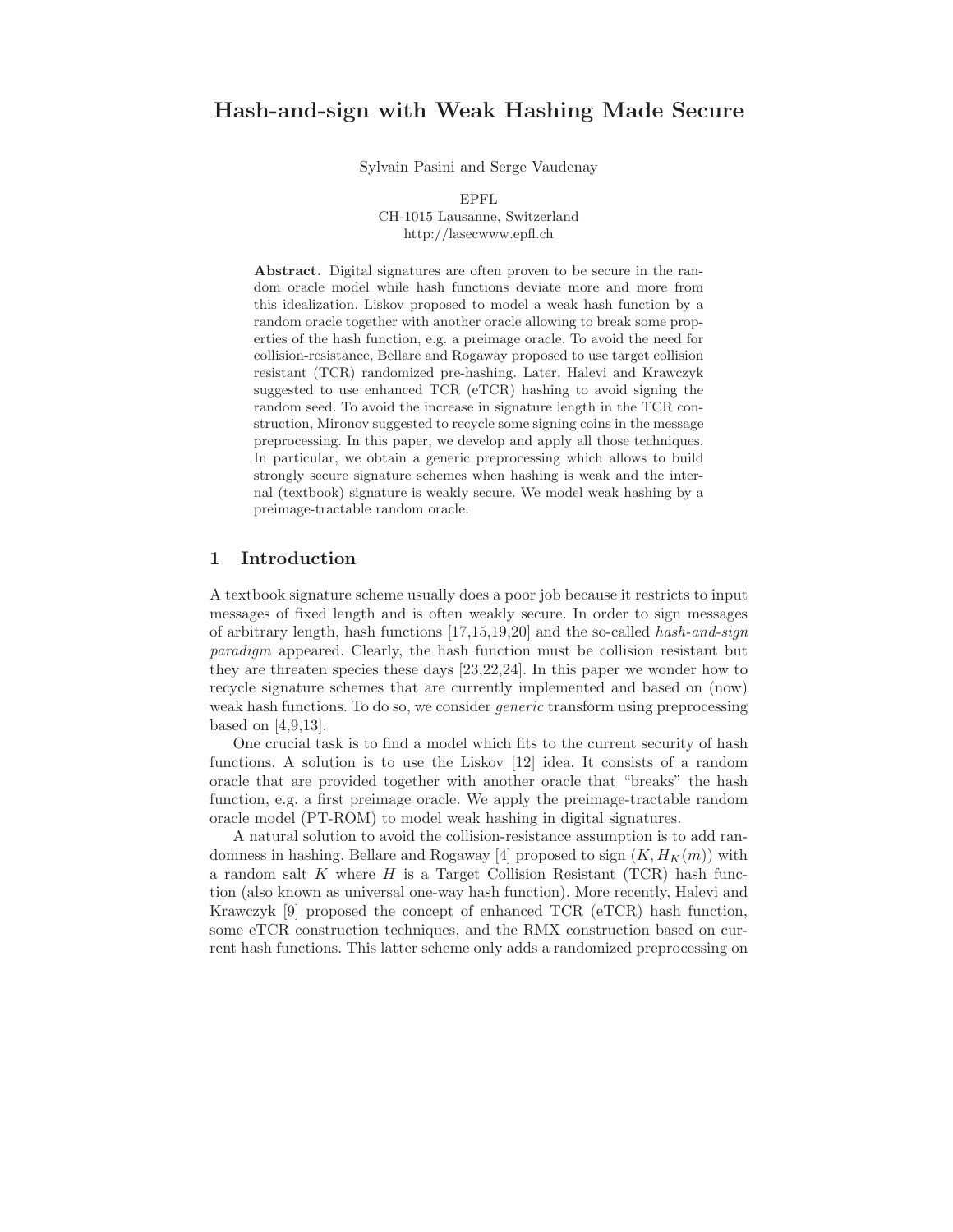the input message and thus standard implementations can be used as-is. As an application to their eTCR constructions, they suggest to use it as preprocessing for signatures and thus the salt K needs not to be signed. Here, we prove in our PT-ROM that this construction is strongly secure based on any textbook signature scheme which is weakly secure.

The disadvantage of the methods using a random seed  $K$  is that  $K$  must be appended to the signature. To avoid the increase in signature length, Mironov [13] proposed for DSA [7,6], RSA-PSS [3], and the Cramer-Shoup [5] schemes to reuse the randomness from the signature scheme instead of adding a new one. Finally, we generalize this construction and propose a generic transform that applies to special signature schemes. Indeed, we define special signature scheme for which we can split the sign algorithm in two parts: first, there is a randomized algorithm independent from the input message, then there is a deterministic algorithm which outputs the signature. We call these schemes Signatures with Randomized Precomputation (SRP). This makes the preprocessing transform less generic because we must assume that the signature generates some random coins which are available before the message is processed and which are extractable from the signature.

In this paper, we start with some preliminaries and then we present the hash-and-sign paradigm with many existing hashing methods. In particular, we present the TCR-based from Bellare-Rogaway [4] and eTCR-based signature from Halevi-Krawczyk [9] constructions. In Section 4, we give a formal proof of the Halevi-Krawczyk construction using weak hashing. In the subsequent section, we generalize the technique by Mironov [13] and we give a formal security proof. Finally, we present a direct application to DSA and validate the Halevi-Krawczyk construction with RMX preprocessing.

## 2 Preliminaries

Given a security parameter  $\lambda$ , we say that  $f(\lambda)$  is polynomially bounded and we write  $f(\lambda) = \text{poly}(\lambda)$  if there exists n such that  $f(\lambda) = \mathcal{O}(\lambda^n)$  when  $\lambda \to +\infty$ . We say that  $f(\lambda)$  is negligible and we write  $f(\lambda) = \text{negl}(\lambda)$  if there exists  $x > 0$ such that  $f(\lambda) = \mathcal{O}(x^{-\lambda})$  when  $\lambda \to +\infty$ . For the sake of readability, our theorems are stated in terms of asymptotic complexity although they are proven by using exact complexities in some real-life computational model. The security parameter  $\lambda$  is almost always hidden in notations.

### 2.1 Digital Signature Schemes

Let  $M$  be the set of possible input messages, i.e. the *domain*. We define fixed message-length digital signature schemes (FML-DS) any signature scheme which applies only to a restricted message space  $\mathcal{M} = \{0, 1\}^{r(\lambda)}$  and arbitrary messagelength digital signature (AML-DS) schemes the schemes when  $\mathcal{M} = \{0, 1\}^*$ .

We formalize a *digital signature scheme*  $S$  by three algorithms: The setup algorithm  $(K_p, K_s) \leftarrow S$ **.setup** $(1^{\lambda})$  generates a key pair depending on a security parameter  $\lambda$ . The sign algorithm  $\sigma \leftarrow S$ . sign $(K_s, m)$  outputs a signature  $\sigma \in S$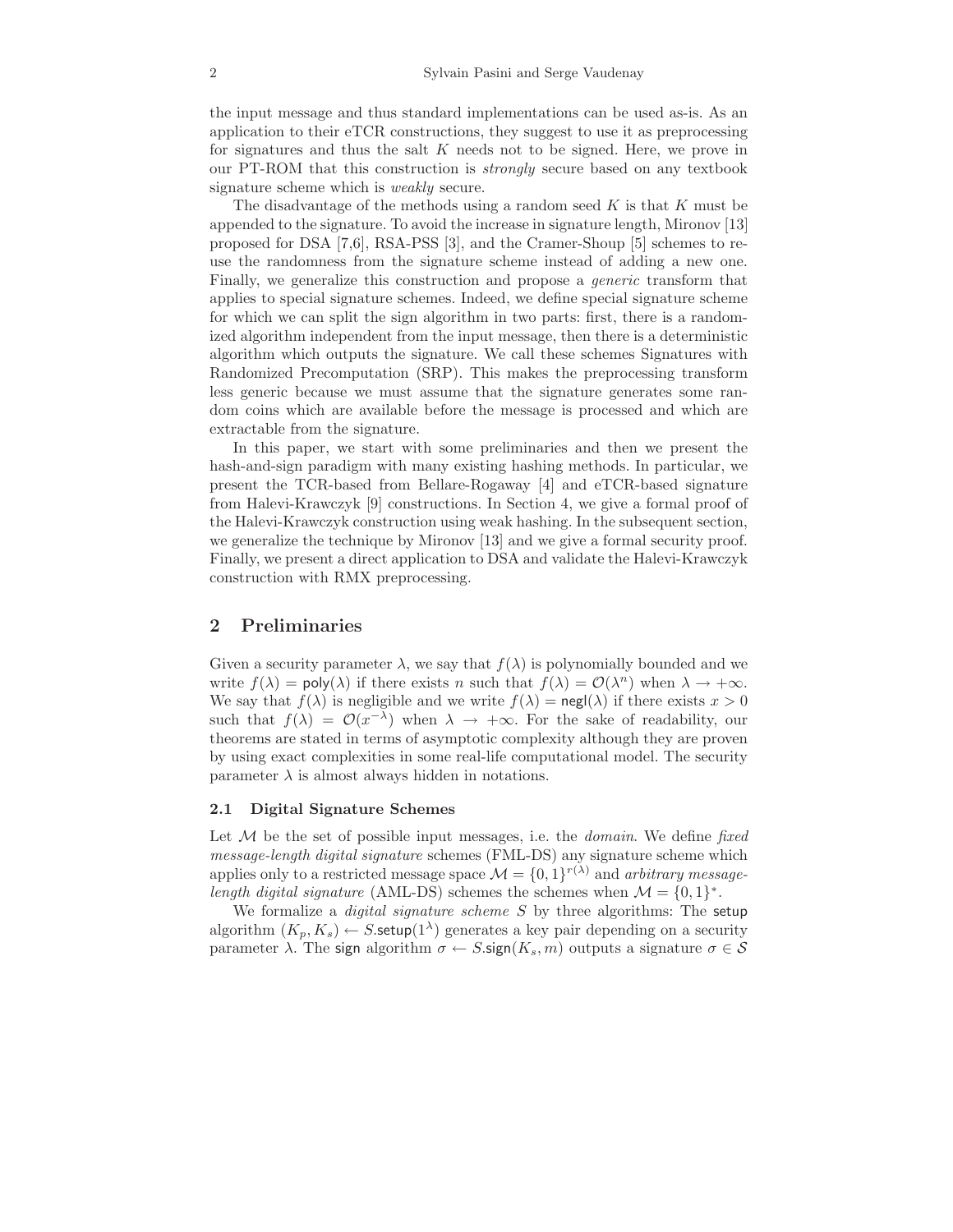of a message  $m \in \mathcal{M}$ . The verify algorithm  $b \leftarrow S$ .verify $(K_p, m, \sigma)$  tells whether the pair  $(m, \sigma)$  is valid or not. It returns 1 if and only if the signature is valid and 0 otherwise.

An FML-DS can be transformed into AML-DS following the hash-and-sign paradigm. Here, hashing is used as a domain extender. For instance, DSA [7,6] is based on SHA-1 [20] while RSA [16] uses MD5 [15] in the standard PKCS  $\#1$ v1.5 that is used in X.509 [11].

Consider an adversary A against S. A plays a game against a challenger  $\mathcal C$ who can sign messages. The goal of A is to yield a valid pair  $(\hat{m}, \hat{\sigma})$  which was not produced by  $\mathcal{C}$ . Textbook signature schemes such as ElGamal [8] or plain RSA [16] signatures are often existentially forgeable. We consider the strong security model EF-CMA and the weak security model UF-KMA.

UF-KMA and EF-CMA Games. The signature scheme is said  $(T, \ell, \varepsilon)$ -UF-KMA (resp. EF-CMA) resistant if any adversary A bounded by a complexity T and  $\ell$ valid signatures on known (resp. chosen) messages cannot win the game of Fig. 1 (resp. Fig. 2) with probability higher than  $\varepsilon^1$ . The scheme is said UF-KMA secure (resp. EF-CMA-secure) if for any  $T =$  poly and  $\ell =$  poly there exists  $\varepsilon =$  negl such that the scheme is  $(T, \ell, \varepsilon)$ -UF-KMA (resp. EF-CMA) resistant.



#### 2.2 Hash Functions

Collision Resistant Hash Functions (CRHF) are hash functions in which we cannot construct two inputs x and y such that  $H(x) = H(y)$  and  $x \neq y^2$ . We say H depending on a security parameter  $\lambda$  is CRHF if any polynomially bounded adversary finds collisions with negligible probability.

Target Collision Resistant (TCR) Hash Functions was introduced by Naor and Yung [14] and then renammed in [4]. A  $(T, \varepsilon)$ -TCR is a keyed function H :  $\{0,1\}^k \times \{0,1\}^k \mapsto \{0,1\}^n$  such that any adversary bounded by a complexity T cannot win the game of Fig. 3 with probability higher than  $\varepsilon$ . For  $H^{\lambda}$ :  $\{0,1\}^{k(\lambda)} \times \{0,1\}^* \mapsto \{0,1\}^{n(\lambda)}$ , we say H is TCR if any polynomially bounded adversary wins with negligible probability.

<sup>&</sup>lt;sup>1</sup> Our results holds even if the winning conditions are replaced by  $(\hat{m}, \hat{\sigma}) \neq (m_i, \sigma_i)$ .

<sup>2</sup> Note that this definition is not so formal as discussed in Rogaway [18].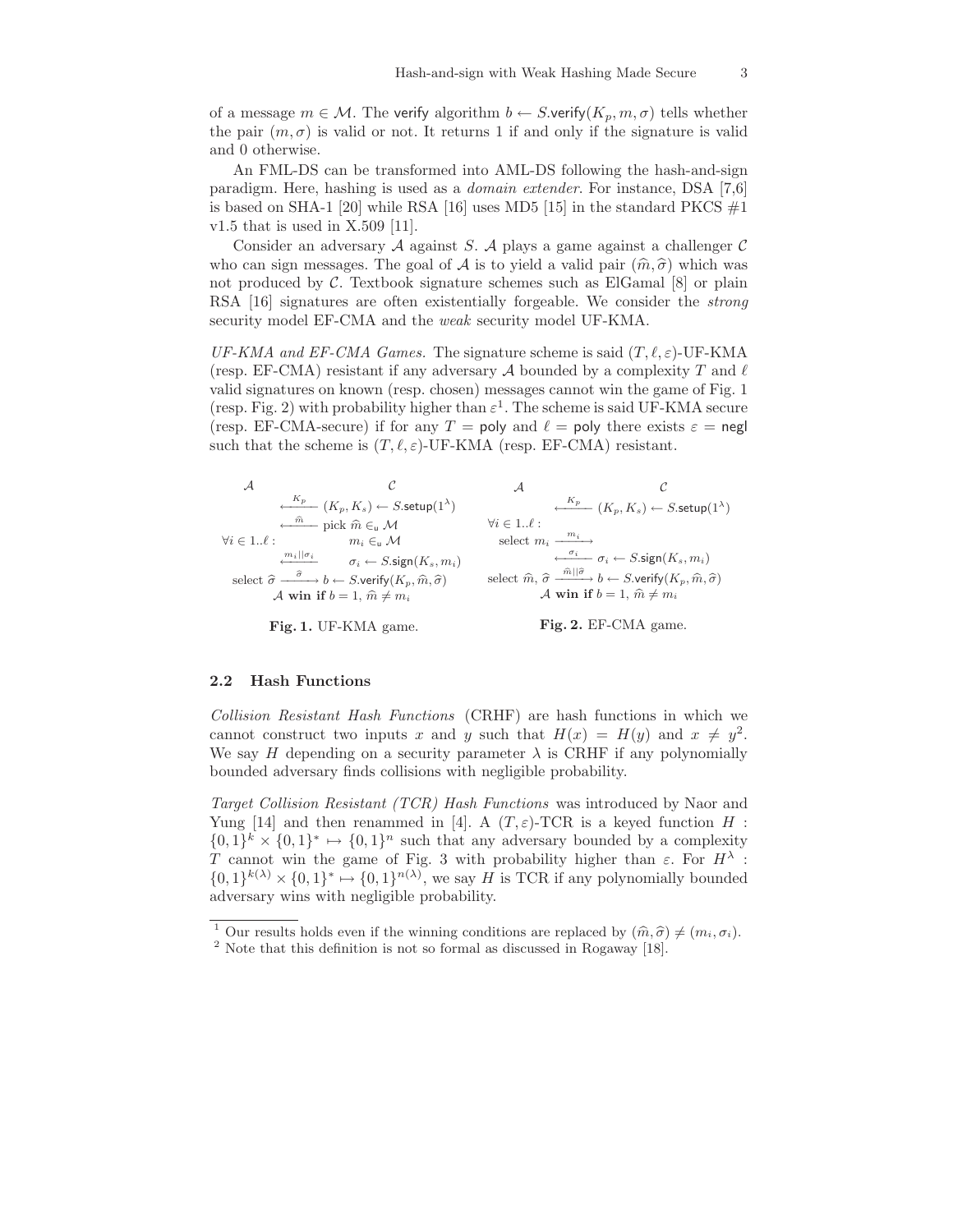Enhanced Target Collision Resistant (eTCR) hash function was introduced by Halevi and Krawczyk [9]. A  $(T, \varepsilon)$ -eTCR is a stronger TCR function such that any adversary bounded by a complexity  $T$  cannot win the game of Fig. 4 with probability higher than  $\varepsilon$ . We say H is eTCR if any polynomially bounded adversary wins with negligible probability. A OW-eTCR hash function is an eTCR hash function for which  $(\kappa, m) \mapsto H_{\kappa}(m)$  is also OW.

$$
\begin{array}{ccc}\n\mathcal{A} & \xrightarrow{m} & \mathcal{C} & \mathcal{A} & \xrightarrow{m} & \mathcal{C} \\
\hline\n\frac{K}{\hat{m}} & \text{pick } K \in_U \{0,1\}^k & \xrightarrow{\overbrace{K} \\ \hline\n\hat{m}} & \text{pick } K \in_U \{0,1\}^k \\
\hline\n\mathcal{A} & \text{win if } H_K(\hat{m}) = H_K(m), \, \hat{m} \neq m & \mathcal{A} & \text{win if } H_{\hat{K}}(\hat{m}) = H_K(m), \, (m, K) \neq (\hat{m}, \hat{K}) \\
\end{array}
$$
\n**Fig. 3.** TCR game.

\n**Fig. 4.** eTCR game.

Random Oracle Hashing. A Random Oracle  $R: \{0,1\}^* \mapsto \{0,1\}^n$  often represents a uniformly distributed random hash function [2]. It is simulated by an oracle managing a table that is initially empty. When R receives a query with input m and there is an  $(m, r)$  entry in the table, it simply returns r. Otherwise, it picks a random value  $r \in \{0,1\}^n$ , returns it, and inserts a new entry  $(m, r)$  in the table.

Preimage-Tractable Random Oracle Hashing. Preimage-Tractable Random Oracles were introduced by Liskov [12]. It is used to idealize some weak hash function for which preimages are computable, i.e. the one-wayness is not guaranteed. It consists of two oracles:

- the first oracle G can be used to compute images like a random oracle, i.e.  $r = \mathsf{G}(m),$
- the second oracle preimageG can be used to find a preimage of a hashed value. When preimageG is queried with input  $r$ , it picks uniformly at random an element within the set of all its preimages, i.e. it outputs  $m \in \mathfrak{g}^{-1}(r)$ .

The simulation of G is done as for random oracle hashing with a table T. To simulate preimageG, upon a new query  $r$  we first compute the probability  $q$  to answer an *m* that is not new, i.e.  $q = \Pr \left[ (\mathsf{G}^{-1}(r), r) \in \mathbb{T} \mid \mathbb{M}_{(m',r') \in \mathbb{T}} \mathsf{G}(m') = r' \right].$ Then flip a biased coin b with  $Pr[b = 0] = q$  and if  $b = 0$  we pick uniformly one  $(m, r)$  in T otherwise we pick uniformly one m such that  $(m, r) \notin \mathbb{T}$ , insert  $(m, r)$ in  $T$ . Finally, answer by  $m$ . Note that this oracle can be used to find collisions as well.

From a theoretical viewpoint, the preimage-tractable random oracle is as powerful as the random oracle since preimageG(0|| $\alpha$ ) ⊕preimageG(1|| $\alpha$ ) is indifferentiable from a random oracle even when  $(G, \text{preimage}G)$  is a preimage-tractable random oracle. Our motivation is to model weak hash functions which are in place without changing the algorithm implementations.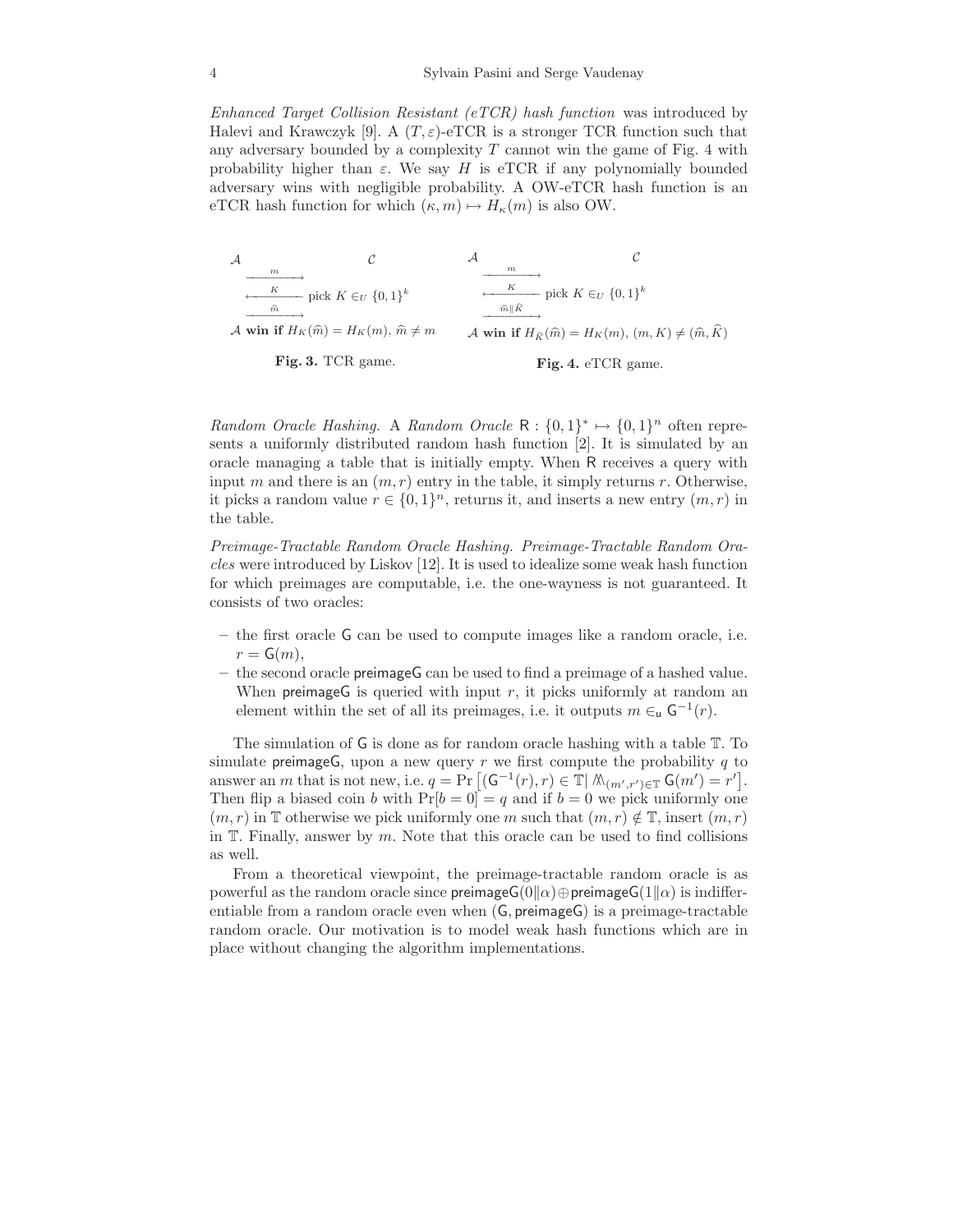## 3 Domain Extension

#### 3.1 Deterministic Hash-and-Sign

Given a hash function  $H : \{0,1\}^* \to \{0,1\}^k$  and an FML-DS  $S_0$  on domain  $\{0,1\}^k$ , we construct S' on domain  $\{0,1\}^*$  by S' sign $(K_s, m) = S_0$  sign  $(K_s, H(m))$ .

**Theorem 1.** If H is a collision resistant hash function and  $S_0$  is EF-CMAsecure, then S' is EF-CMA-secure.

This folklore result is nicely treated in [18].

**Theorem 2.** If H is a random oracle and  $S_0$  is UF-KMA-secure, then S' is EF-CMA-secure.

The proof of this folklore result is rather straightforward. Indeed, H brings collision resistance in domain extension as well as unpredictability.

#### 3.2 Randomized Hash-and-Sign

The idea of using a TCR comes from Bellare and Rogaway [4] and was also reused recently by Mironov [13]. The constructed signature consists of the pair  $(\kappa, S.\text{sign}(K_s, \kappa||H_{\kappa}(M)))$  where  $H_{\kappa}(\cdot)$  is a TCR hash function. The following result is a straightforward generalization of Mironov [13].

**Theorem 3.** Consider an FML-DS  $S_0$  with domain  $\{0,1\}^r$  and a function  $G_0$ :  ${0,1}^* \mapsto {0,1}^r$ . We assume that  $G_0(X)$  is indistinguishable from  $Y \in \{0,1\}^r$ when  $X \in \mathbb{C} \{0,1\}^{2r}$ . Let  $H : \{0,1\}^k \times \{0,1\}^* \mapsto \{0,1\}^n$  be a TCR hash function and  $R: \{0,1\}^{k+n} \mapsto \{0,1\}^r$  be a random oracle. We construct two AML-DS S and  $S'$  by

$$
S.\text{sign}(K_s, m) = S_0.\text{sign}(K_s, G_0(m))
$$
  

$$
S'.\text{sign}(K_s, m) = (\kappa \parallel S_0.\text{sign}(K_s, R(\kappa \parallel H_\kappa(m)))) \qquad \text{with } \kappa \in \mathbf{u} \{0, 1\}^k
$$

Assuming that  $S$  is  $EF\text{-}CMA\text{-}secure$ , then  $S'$  is also  $EF\text{-}CMA\text{-}secure$ .

This means that if there exists a domain extender  $G_0$  that makes S secure, then  $S'$  is secure.

*Proof.* Consider  $H: \{0,1\}^k \times \{0,1\}^* \mapsto \{0,1\}^n$  is a  $(T + \mu_H, \varepsilon_H)$ -TCR hash function for  $\mu_H$  to be defined later,  $R: \{0,1\}^{k+n} \mapsto \{0,1\}^r$  is a random oracle bounded to  $q$  queries, and  $S_0$  an FML-DS scheme with r-bit input messages. We assume that the construction S is  $(T + \mu_S, \ell, \varepsilon_S)$ -EF-CMA secure for  $\mu_S$  to be defined later. We assume that  $G_0$  is  $(T + \mu_G, q + \ell + 1, \varepsilon_d)$ -PRG when restricted to (2r)-bit inputs. We will prove that the construction S' is  $(T, \ell, \varepsilon_S + \ell \varepsilon_H + \varepsilon_c + \varepsilon_d)$ -EF-CMA secure where  $\varepsilon_c$  represents a probability of collision on the outputs of the random oracle.

We consider an adversary  $A$  playing the EF-CMA game against  $S'$ . We assume without loss of generality that A queries R with  $H_{\widehat{\kappa}}(\widehat{m})$  before releasing the final forgery  $(\hat{m}, \hat{\kappa}, \hat{\sigma})$  (so we have up to  $q + 1$  queries to R). By using an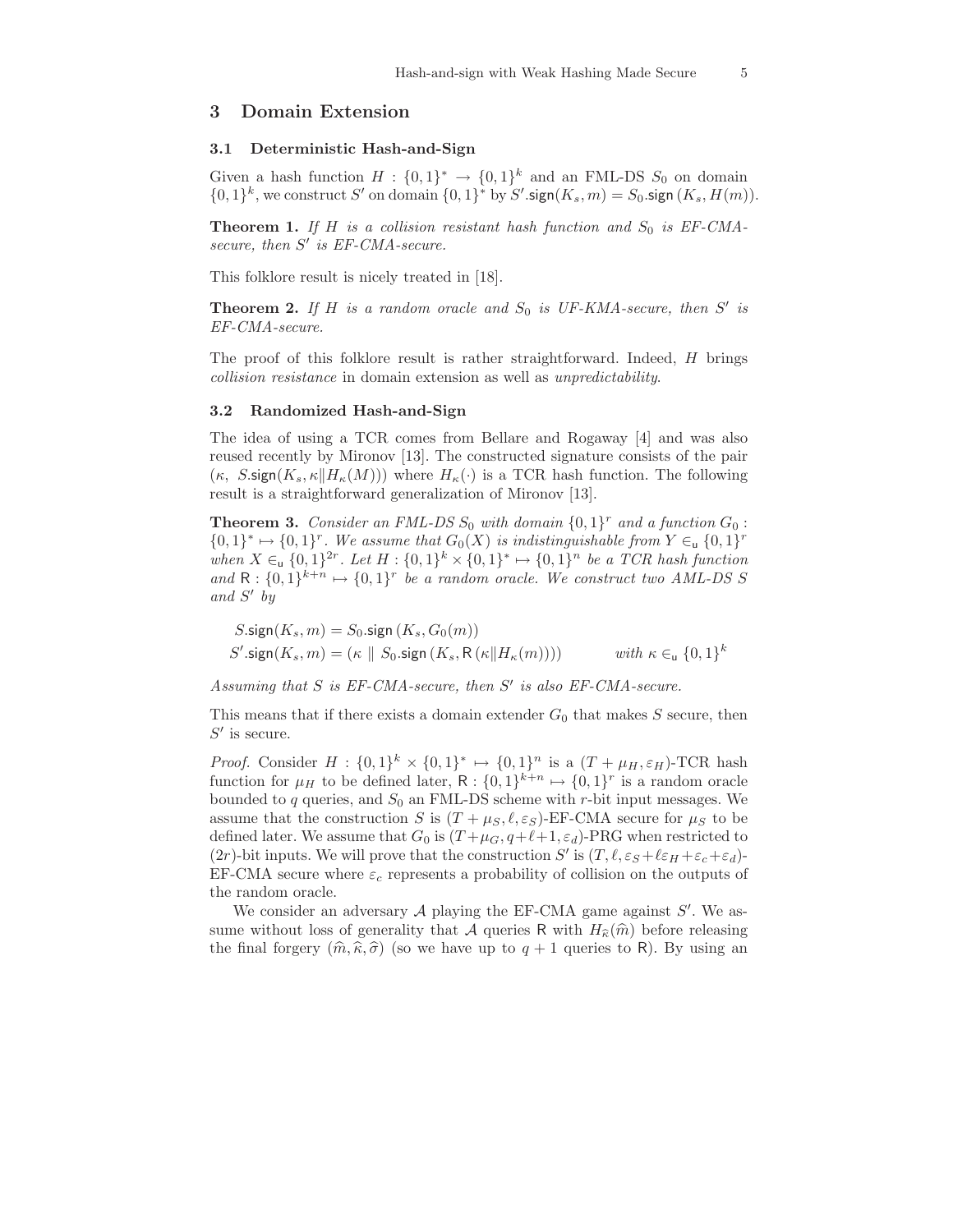

Fig. 5. Reduction to EF-CMA or TCR games (from EF-CMA).

algorithm  $\beta$ , we prove that we can reduce  $\mathcal A$  to an adversary against either the signature construction  $S$  or the TCR hash function  $H$ .

The reduction is depicted on Fig. 5. Clearly,  $\beta$  has to simulate the random oracle R and the signing oracle that we refer to simR and simSign respectively. The simulations work as follows:

simR:  $\beta$  manages a table  $\mathbb T$  initially empty. For each R-query with input x:

- if  $\operatorname{simR}(x)$  is not defined in  $\mathbb{T}$ ,  $\mathcal{B}$  picks a random  $\bar{m}$  uniformly in  $\{0, 1\}^{2r}$ and answers  $g \leftarrow G_0(\bar{m})$ . Hence, a new entry  $(x, g, \bar{m})$  is inserted in  $\mathbb{T}$ , meaning simR(x) =  $g = G_0(\bar{m})$ . Note that the third entry  $\bar{m}$  will be used by simSign only.

– otherwise,  $\beta$  answers simR(x) as defined in T.

simSign: For each sign-query with input  $m$ :

- 1. B computes  $h \leftarrow H_{\kappa}(m)$ ,  $x \leftarrow \kappa \| h$  where  $\kappa$  is returned by  $\mathcal{D}_i$  on query  $m,$
- 2. B queries simR(x). Let  $\bar{m}$  be such that simR(x) =  $G_0(\bar{m})$  from  $\mathbb{T}$ ,
- 3. B queries C with  $\bar{m}$  to obtain its signature  $\sigma$ ,
- 4. finally,  $\beta$  returns  $\kappa || \sigma$  to  $\mathcal{A}$ .

B is allowed to  $\ell$  queries to the  $S_0$  sign oracle, so A is also allowed to  $\ell$  queries to simSign. Note that the simSign simulation is perfect but the simR simulation is not. At the end, if A succeeds, he returns a forged pair  $(\hat{m}, \hat{\kappa}, \hat{\sigma})$  to B. We use the proof methodology of Shoup [21]:

- Let  $\text{game}_0$  be the EF-CMA game against  $S'$  depicted on Fig. 2.
- Let  $E_1$  be the event that there were no collision on the output of R. Let game $_1$  be game $_0$  in which  ${\sf E}_1$  occurred.

Clearly, when  $E_1$  does not occur, there is a collision on the R outputs. Since there is at most  $q + \ell + 1$  elements in the simR table, this probability is bounded by  $\varepsilon_c \leq \frac{(q+\ell+1)^2}{2}$  $\frac{\ell+1)^2}{2}$ 2<sup>−r</sup>. So, Pr[*A* wins game<sub>0</sub>] − Pr[*A* wins game<sub>1</sub>] ≤ ε<sub>c</sub>.

– Let game<sub>2</sub> be game<sub>1</sub> where the R oracle was replaced by the simR simulator. Let  $\mathcal{A}'$  simulate  $\mathcal{A}$  and simR in which picking a random  $\bar{m}$ , computing  $g \leftarrow G_0(\bar{m})$ , and inserting  $(x, g, \bar{m})$  in the table is replaced by getting a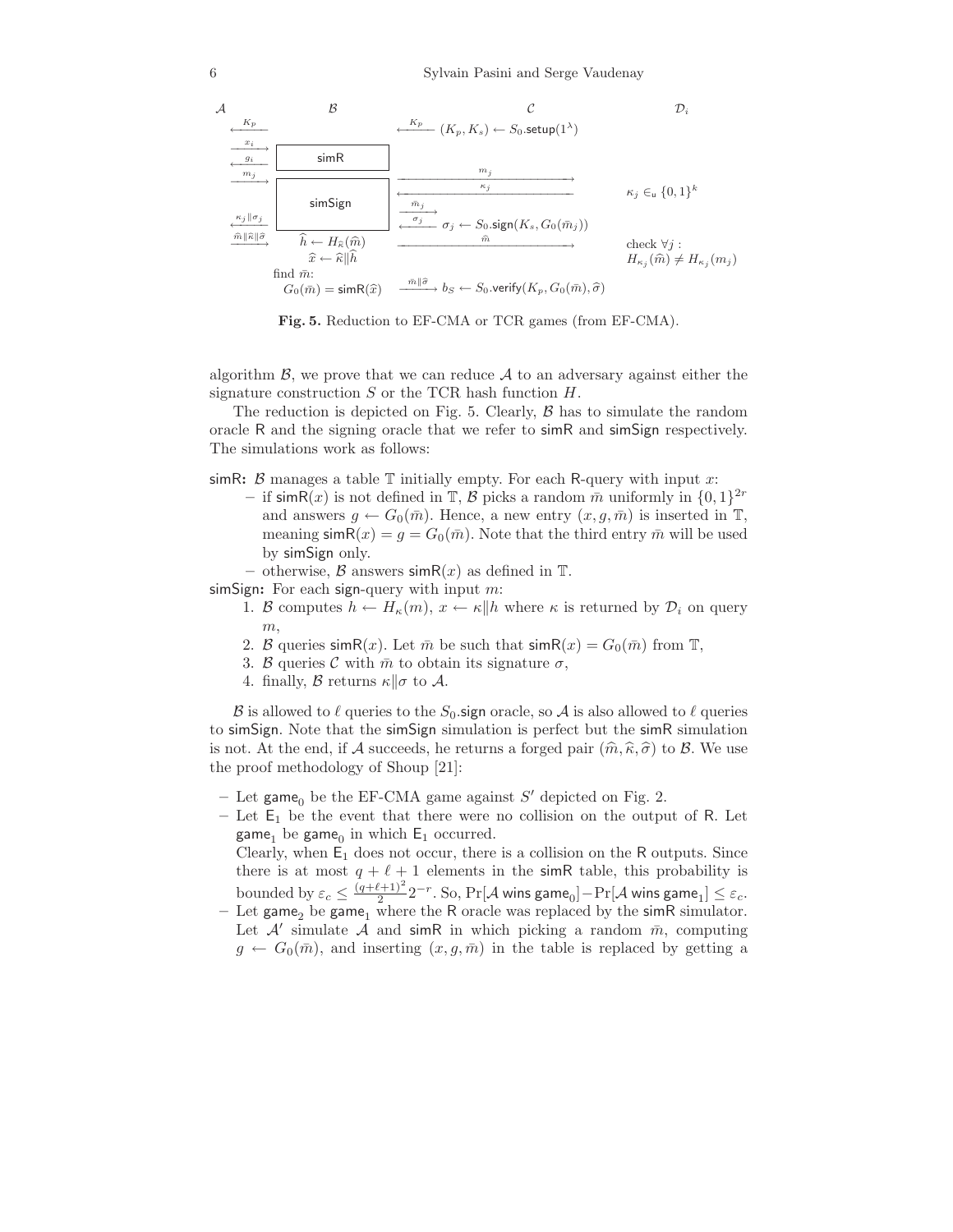random  $g^*$  from a source  $\Sigma$  and storing  $(x, g^*)$  in the table. We consider the two following sources:  $\Sigma_0$  picks  $g^*$  with uniform distribution and  $\Sigma_1$ picks  $\bar{m}$  and output  $g^* \leftarrow G_0(\bar{m})$ . Note that using  $\Sigma_0$  perfectly simulates game<sub>1</sub> while using  $\Sigma_1$  perfectly simulates game<sub>2</sub>. At the end, A' checks whether the EF-CMA game succeeded. Clearly, this is a distinguisher of some complexity  $T + \mu_G$  between  $\Sigma_0$  and  $\Sigma_1$  by using  $q + \ell + 1$  samples. So,  $|\mathrm{Pr}[\mathcal{A}$  wins game<sub>1</sub> $]-\mathrm{Pr}[\mathcal{A}$  wins game<sub>2</sub> $]|\leq \varepsilon_d$ .

- Let game<sub>3</sub> be the simulated EF-CMA game of Fig. 5. Since the simulation simSign of the signing oracle is perfect, we have  $Pr[\mathcal{A}]$  wins game<sub>3</sub> =  $Pr[\mathcal{A}$  wins game<sub>2</sub>].
- Let  $E_4$  be the event that the final  $\bar{m}$  was not queried to C. Let game<sub>4</sub> be the game<sub>3</sub> in which  $E_4$  occurred. In that case,  $\mathcal A$  can be perfectly reduced to an EF-CMA adversary of complexity  $T + \mu_s$  against  $C$ . So,  $Pr[\mathcal{A}$  wins game<sub>4</sub> $] \leq$  $\varepsilon_S.$

Clearly, if  $\mathsf{E}_4$  did not occur,  $\bar{m}$  was previously queried to  $\mathcal{C}$ . Let  $\bar{m} = \bar{m}_j$ , i.e.  $\bar{m}$  was queried by  $\beta$  to  $\mathcal{C}$  at the  $j^{th}$  sign-query. Thus,  $\beta$  queried simR with an input  $x_j$  and obtained  $(x_j, G_0(\bar{m}_j), \bar{m}_j)$ . Since there were no collision on simR,  $\bar{m} = \bar{m}_i$  implies that  $\hat{x} = x_i$  thus  $\hat{\kappa} = \kappa_i$  and  $\hat{h} = h_i$ . We have  $H_{\widehat{\kappa}}(\widehat{m}) = H_{\widehat{\kappa}}(m_i)$ .  $\widehat{m}$  is different from all  $m_i$  since A won his attack against  $S'$  . Hence,  $\mathcal A$  can be perfectly reduced to a TCR adversary against  $\mathcal D_j$  and  $Pr[\mathcal{A}$  wins game<sub>3</sub>] —  $Pr[\mathcal{A}$  wins game<sub>4</sub>]  $\leq \ell \varepsilon_H$ .

We conclude by considering the above reductions that  $\mu_H$  and  $\mu_S$  are within the order of magnitude of the simulation cost which is polynomial. ⊓⊔

The problems of such constructions are that (1.) we do not have a full reduction to the weak security of  $S_0$ ; (2.) the signature enlarges; (3.)  $\kappa$  must be signed; (4.) we still need a random oracle R (implicitly meaning collision-resistant hashing) so the role of R is to concentrate on unpredictability and nevertheless, R is now restricted to  $\{0,1\}^{k+m}$ .

Halevi and Krawczyk [9] also use a randomized hashing but avoid signing the  $\kappa$  salt. Indeed, they use an eTCR hash function. In [9], they proposed a construction technique for eTCR based on weak hashing and suggested to use it as preprocessing for signature schemes. The signature consists of the pair  $(\kappa, \sigma)$ where  $\sigma$  is  $S.\text{sign}(K_s, H_{\kappa}(m))$ . One problem is that they do no provide any proof of security for the signature so far. Indeed, they only focus on the problem for constructing an eTCR hash function based on weak hashing.

## 4 Strong Signature Schemes With Weak Hashing

We consider a deterministic hash-and-sign signature  $S$  put together with the Halevi and Krawczyk [9] message processing. Namely, given a weakly-secure FML-DS  $S_0$  we construct a strongly-secure AML-DS  $S'$  as follows: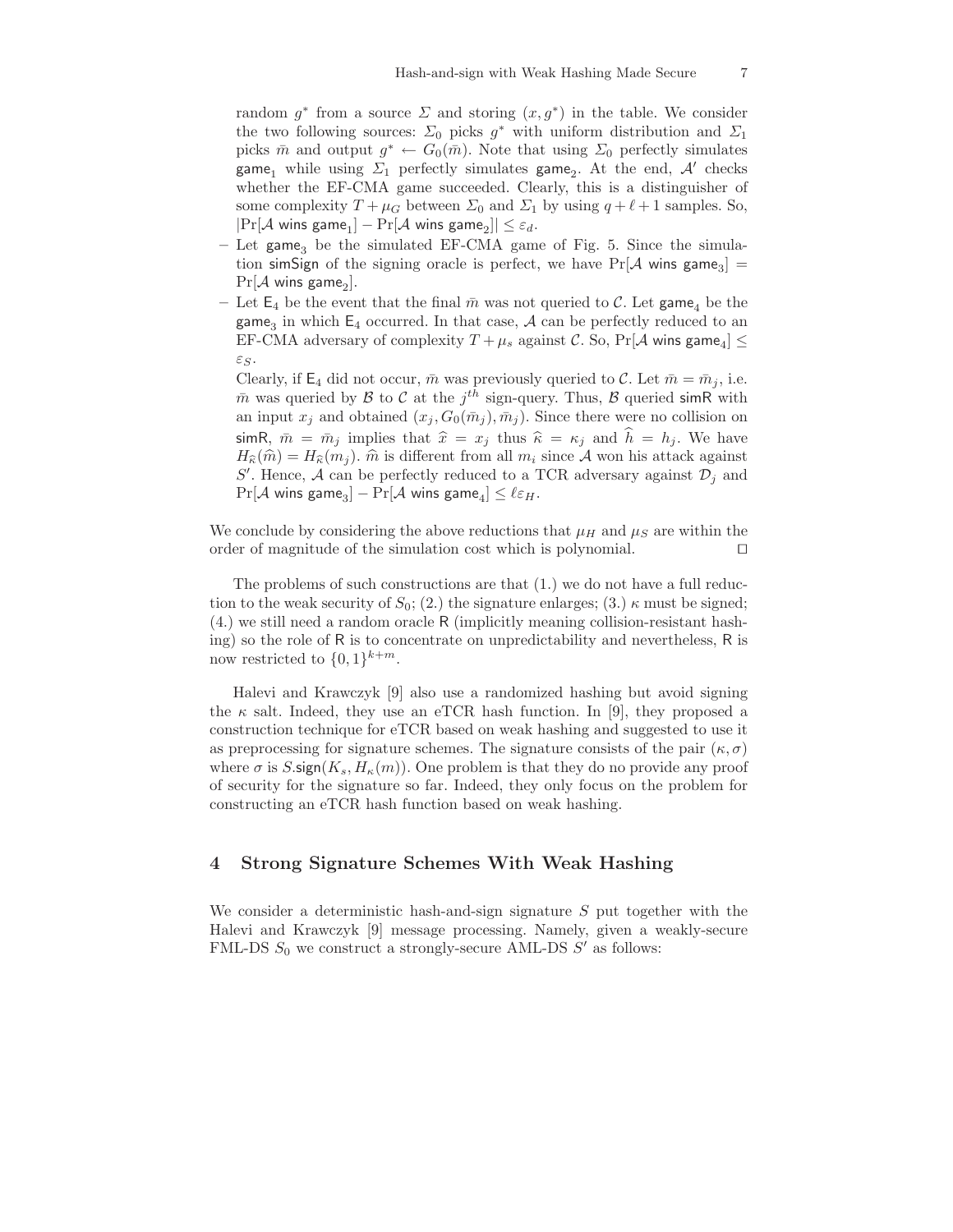8 Sylvain Pasini and Serge Vaudenay

 $\sigma' \leftarrow S'.\mathsf{sign}(K_s,m)$ : • pick  $\kappa \in \{0,1\}^k$ •  $s \leftarrow H_{\kappa}(m)$ •  $h \leftarrow G(s)$ •  $\sigma' \leftarrow (\kappa \| S_0.\text{sign}(K_s, h))$  $b \leftarrow S'.\mathsf{verify}(K_p,m,\sigma')\colon\quad (\sigma' = \kappa \|\sigma)$ •  $s \leftarrow H_{\kappa}(m)$ •  $h \leftarrow G(s)$ •  $b \leftarrow S_0$ . verify  $(K_p, h, \sigma)$ 

where  $H : \{0,1\}^k \times \{0,1\}^*$  to  $\{0,1\}^n$  is an eTCR hash function family,  $G$ :  $\{0,1\}^n \rightarrow \{0,1\}^r$  a (weak) hash function, and  $S_0$  is an UF-KMA secure FML-DS on domain  $\{0,1\}^r$ . Clearly, for S defined by  $S.\text{sign}(K_s,m) = S_0.\text{sign}(K_s, G(m)),$ our construction can be seen as a regular AML-DS based on hash-and-sign with an extra randomized preprocessing  $H_{\kappa}(\cdot)$ .

Theorem 4. Consider H is an OW-eTCR hash function family, and G is a preimage-tractable random oracle. If  $S_0$  is an UF-KMA-secure FML-DS, then S' in the above AML-DS construction is EF-CMA-secure.

Clearly, we can build strong signature schemes for arbitrary messages based on any weak signature scheme restricted to fixed-length input messages without collision-resistance and without a full random oracle. The remaining drawback is that the signature enlarges.

Note that the OW assumption on  $H$  is necessary since  $G$  is assumed to be preimage-tractable (otherwise, existential forgeries on  $S_0$  would translate in existential forgeries on  $S'$ ). and eTCR hash functions may be not OW. Indeed, if  $H$  is eTCR, then  $H'$  defined by

$$
H'_{\kappa}(m) = \begin{cases} 0 \Vert m & \text{if } \kappa = 0 \dots 0 \text{ and } |m| = n - 1, \\ 1 \Vert H_{\kappa}(m) & \text{otherwise.} \end{cases}
$$

is eTCR as well but not OW. However, when there exists a set of messages M such that H is a PRG when restricted to  $\{0,1\}^{k \times M}$ , then eTCR implies OW-eTCR.

*Proof.* Let us assume that  $S_0$  is  $(T + \mu, \ell, \varepsilon_S)$ -UF-KMA-secure, H is  $(T + \mu, \varepsilon_H)$ eTCR and  $(T + \mu, \varepsilon_w)$ -OW, and G is a random oracle limited to  $q < \ell$  queries where  $\mu$  is some polynomially bounded complexity (namely, the overhead of some simulations). We will show that S' is  $(T, \ell-q, \varepsilon_f+q_p \cdot \varepsilon_w + (\ell-q) \cdot \varepsilon_H+q \cdot \varepsilon_S)$ -EF-CMA-secure where  $\varepsilon_f$  represents a probability of failure during the reduction.

We start by considering an EF-CMA adversary  $A$  against our constructed scheme  $S'$ . We assume that  $A$  is bounded by complexity  $T$ . By using an algorithm  $\mathcal{B}$ , we transform  $\mathcal{A}$  into either an UF-KMA adversary against  $S_0$  or into an eTCR adversary against  $H$  as depicted on Fig. 6. Here,  $\mathcal C$  plays the role of the challenger in the UF-KMA game of Fig. 1 while each  $\mathcal{D}_{i^{\prime\prime}}$  plays the role of the  $i^{\prime\prime th}$  challenger in the eTCR game of Fig. 4.

Clearly, algorithm  $\beta$  has to simulates for  $\mathcal A$  the signing oracle and the two oracles that model the preimage-tractable hash function that we refer by simSign, simG, and preimageG respectively. To simulate G and preimageG, we use another existing preimage-tractable random oracle  $G_0$  and preimage $G_0$  and we construct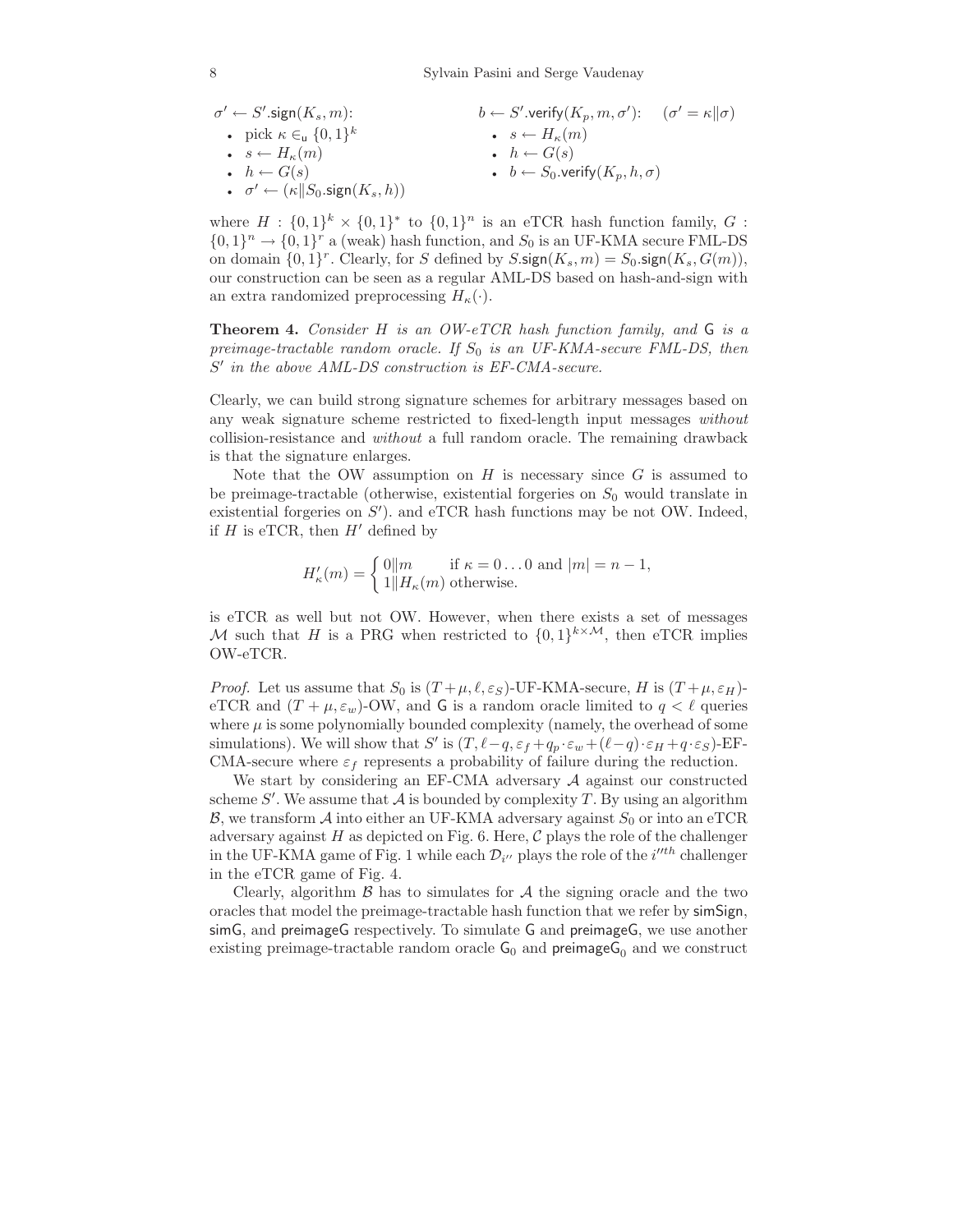

Fig. 6. Reduction to the UF-KMA or eTCR games (from EF-CMA).

a random permutation  $\varphi$  such that  $\mathsf{G} = \varphi \circ \mathsf{G}_0$ . We consider a growing pool of values of s. The pool is initially empty. A new s is put in the pool if it is queried to simG or returned by preimageG. Without loss of generality, we assume that A makes no trivial queries to simG. Namely, he does not query simG with an  $s$ already in the pool. Similarly, we assume that if  $\hat{s} = H_{\hat{\kappa}}(\hat{m})$  is not in the pool, A queries sim  $G(\hat{s})$  before releasing  $\hat{m} \|\hat{\kappa}\| \hat{\sigma}$  to make sure that  $\hat{s}$  is in the pool. (So we may have  $q + 1$  queries to simG.) The simulations work as follows:

- simG: At the beginning of the game, B picks a random  $t \in_u \{1..q\}$ . When A submits a G-query with input s:
	- if  $\varphi(\mathsf{G}_{0}(s))$  is undefined, it answers the next  $\bar{h}_{i}$  in the sequence except that for the  $t^{th}$  query it answers  $h^*$ . Hence, there is a new entry  $\varphi(G_0(s)) = h$  in the  $\varphi$  table.
	- If  $\varphi(\mathsf{G}_0(s))$  is already defined,  $\beta$  aborts.
- preimageG: When A submits a preimageG query with input h, if  $x = \varphi^{-1}(h)$  is not defined, it picks a random x on which  $\varphi(x)$  is not defined and define  $\varphi(x) = h$ . Then, it queries preimage $G_0(x)$  and answers s.
- simSign: When A submits a sign-query with input  $m$ , B queries a new  $\mathcal{D}_{i''}$  with input m, gets  $\kappa$ , and computes  $s = H_{\kappa}(m)$ . If s is in the pool, B abort. Otherwise,  $\mathcal{B}$  runs  $h \leftarrow \text{simG}(s)$  without counting this query (that is, use the next  $\bar{h}_i$  in the sequence and not  $h^*$ ). Thus,  $\mathsf{simG}(s)$  is equal to one of the  $\bar{h}_i$ and B uses the corresponding signature  $\bar{\sigma}_i$  to answer  $\kappa || \bar{\sigma}_i$ .

Note that B has  $\ell$  signed samples from C, thus A is limited to  $\ell$  queries to simG and simSign. So,  $q + q_s \leq \ell$ . At the end, if A succeeds his EF-CMA game, he will send a tuple  $(\widehat{m}, \widehat{\kappa}, \widehat{\sigma})$  to  $\mathcal{B}$ .

We use the proof methodology of Shoup [21]:

- Let  $\text{game}_0$  be the EF-CMA game against  $S'$  of Fig. 2.
- Let  $\text{game}_1$  be the simulated EF-CMA game against  $S'$  depicted on Fig. 6. Clearly, the simulations fails when a  $\varphi(\mathsf{G}_0(s))$  is already defined while querying simG with s or when  $s = H_{\kappa}(m)$  was already in the pool while querying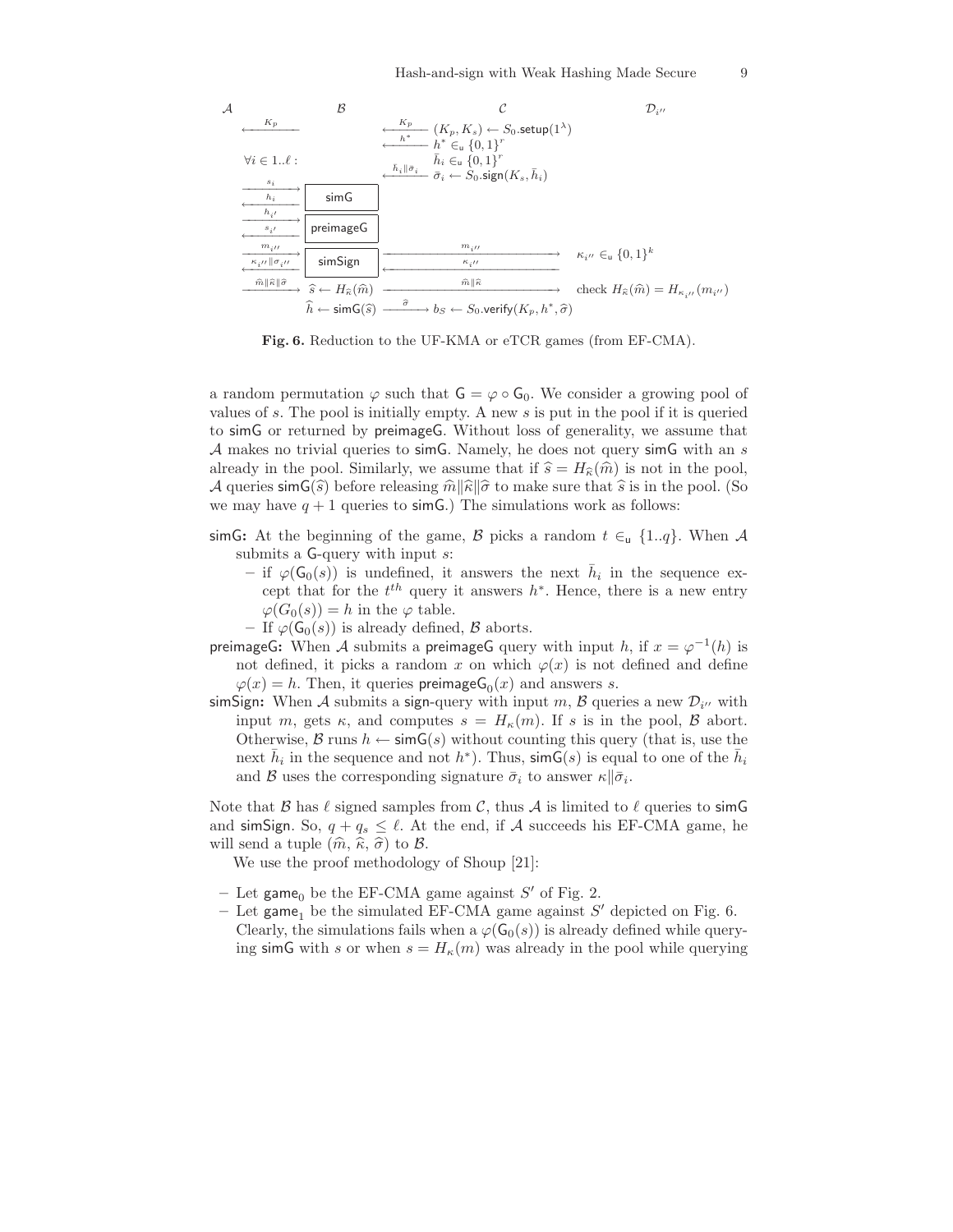simSign. Let  $\varepsilon_f$  the bound on this failure probability. By using the difference lemma [21] we obtain  $Pr[\mathcal{A}$  wins game<sub>0</sub>]  $- Pr[\mathcal{A}$  wins game<sub>1</sub>]  $\leq \varepsilon_f$ . Note that  $\varepsilon_f \leq \Pr[\mathcal{B} \text{ fails on a simG query}] + \Pr[\mathcal{B} \text{ fails on a simSign query}]$ . We consider A is bounded by  $q$ ,  $q_p$  and  $q_s$  queries to simG, preimageG, and simSign respectively, and a space of  $2<sup>r</sup>$  elements. First, we compute the probability that B fails on a simG query, i.e. there were a collision of  $G_0(s)$  for one s queried to simG with one  $G_0(s')$  for s' in the pool. By considering the queries from A and from simSign, there are at most  $q + q_s + 1$  queries to simG and at most  $q + q_s + q_p + 1$  elements still defined in the pool. Since they are uniformly distributed, the probability that two elements collide is  $2^{-r}$ . So,  $\Pr[\mathcal{B} \text{ fails on a } \text{simG query}] \leq (q + q_s + 1)(q + q_s + q_p + 1) \cdot 2^{-r}.$ 

Now, we compute the probability that  $\beta$  fails on a simSign query, i.e. s was already in the pool. There are at most  $q_s$  queries to simSign and at most  $q + q_s + q_p + 1$  elements s in the pool. For each query-s pair, we have the following scenario: A queries simSign with m, B queries D with m, gets  $\kappa$ , computes  $H_{\kappa}(m)$ , and looks if it is s. Clearly, this scenario can be described as game (a) of Fig.7. Let  $p$  the maximal success probability among all random coins of the adversary  $A$  in the game  $(a)$ .



Fig. 7. Reduction to the eTCR Game

Now, consider game (b) depicted on Fig.7. Clearly, this game is harder than the eTCR game since  $A'$  has no control on the second message returned to C, i.e. it is  $m_0$ . We know that  $\varepsilon_H$  is a bound on the success probability of A' in the eTCR game. Thus, we have:

$$
\varepsilon_H \ge \Pr[s_0 = H_{\kappa}(m_0) = H_{\kappa'}(m_0) \text{ and } \kappa' \ne \kappa]
$$
  
\n
$$
\ge \Pr[s_0 = H_{\kappa}(m_0) = H_{\kappa'}(m_0)] - \Pr[\kappa' = \kappa]
$$
  
\n
$$
= p^2 - 2^{-k}.
$$

We conclude that  $p \leq \sqrt{\varepsilon_H + 2^{-k}}$  and so,  $\varepsilon_f \leq (q + q_s + 1)(q + q_s + q_p + 1)$ .  $2^{-r} + q_s(q+q_s+q_p+1) \cdot \sqrt{\varepsilon_H+2^{-k}}$  is negligible.

– Let  $\mathsf{E}_2$  be the event that the forgery  $\hat{m} \|\hat{\kappa}\| \hat{\sigma}$  is such that  $\hat{s} \leftarrow H_{\hat{\kappa}}(\hat{m})$  was queried to simG. Let  $\mathsf{game}_2$  be  $\mathsf{game}_1$  in which  $\mathsf{E}_2$  occurred.

Since we made sure that  $\hat{s}$  is in the pool, if E<sub>2</sub> does not occur, the  $\hat{s}$  was returned by some **preimageG** $(h)$  for the first time once. Note that when preimageG returns an unused value, it is uniformly distributed among all unused values. Clearly, A has to find a pair  $(\hat{m}, \hat{\kappa})$  with  $H_{\hat{\kappa}}(\hat{m}) = \hat{s}$  which breaks the one-wayness of H. So,  $Pr[\mathcal{A}$  wins game<sub>1</sub>]  $- Pr[\mathcal{A}$  wins game<sub>2</sub>]  $\le q_p \cdot \varepsilon_w$ .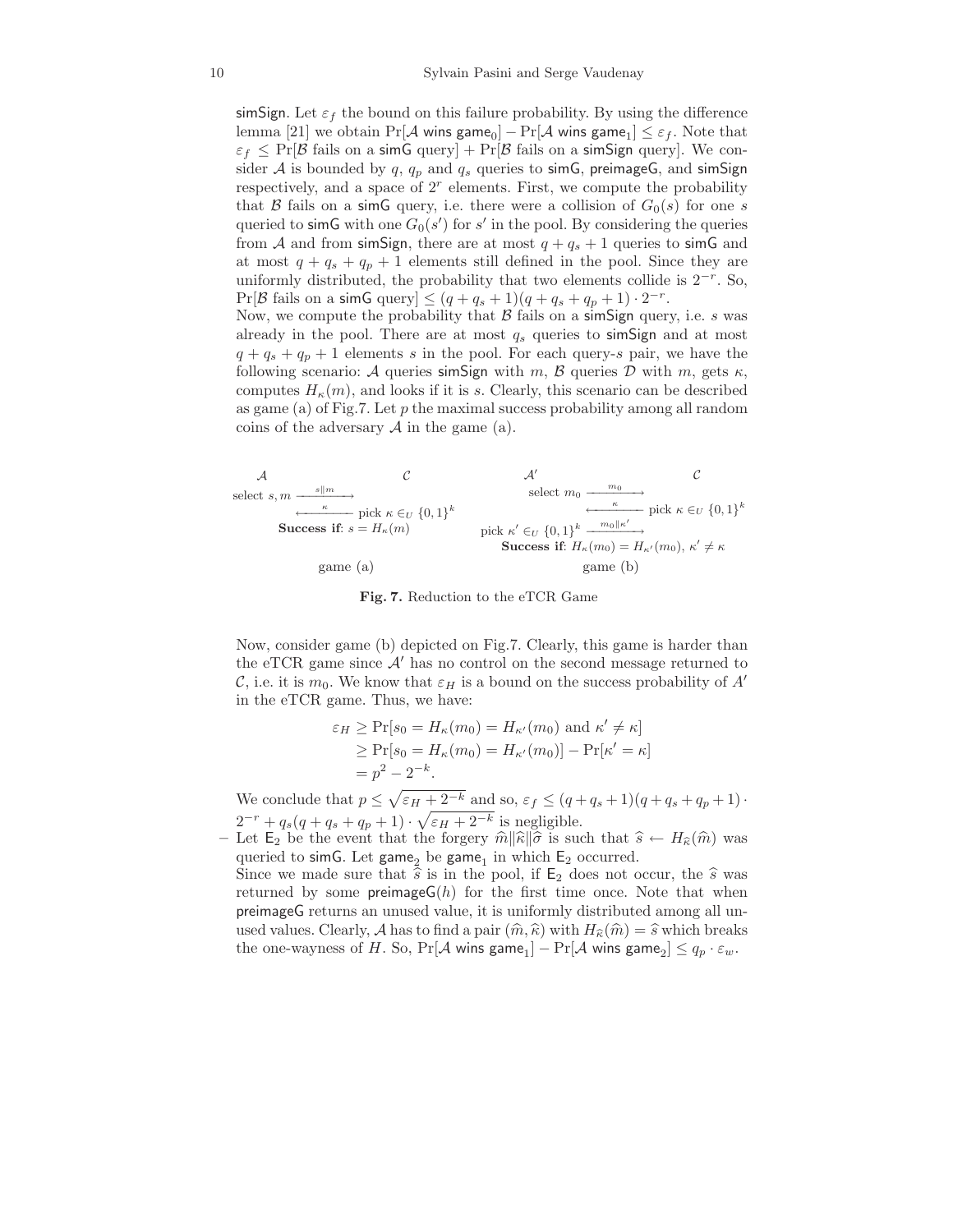– Let  $E_3$  be the event that  $\hat{s}$  is different from all  $s_{i'} \leftarrow H_{\kappa_{i'}}(m_{i'})$ . Let game<sub>3</sub><br>be now in which  $\Gamma$  accurant be  $\textsf{game}_2$  in which  $\textsf{E}_3$  occurred.

Clearly, if  $E_3$  did not occur,  $\hat{s}$  is equal to  $s_{i'}$  for a certain i''. Recall that since A won his game  $\hat{m}$  is different from all  $m_{i'}$ . So, A found  $\hat{m}$  and  $\hat{\kappa}$ such that  $H_{\widehat{\kappa}}(\widehat{m}) = H_{\kappa_{i'}(m_{i''})}$ . Here, A can perfectly be reduced to an eTCR adversary against all  $\mathcal{D}_{i''}$ . So,  $\Pr[\mathcal{A}$  wins game $_2] - \Pr[\mathcal{A}$  wins game $_3] \leq$  $q_s \cdot \varepsilon_H \leq (\ell - q) \cdot \varepsilon_H.$ 

– Let E<sub>4</sub> be the event that  $\hat{h} = h^*$ . In other words the forged value  $\hat{h}$  is equal to the expected value  $h^*$ . Let game<sub>4</sub> be game<sub>3</sub> in which  $\mathsf{E}_4$  occurred. Here, A can perfectly be reduced to an UF-KMA adversary against  $S_0$ . Clearly,  $Pr[\mathcal{A}$  wins game<sub>4</sub> $] \leq \varepsilon_S$ .

Finally Pr[ $\mathcal A$  wins game<sub>3</sub>]  $\leq q \cdot \varepsilon_S$  since E<sub>4</sub> occurred with probability 1/q and so  $Pr[\mathcal{A}$  wins game<sub>4</sub>]/ $Pr[\mathcal{A}$  wins game<sub>3</sub>] = 1/q.

⊓⊔

## 5 The Entropy Recycling Technique

To keep the same signature length, we have to avoid to append  $\kappa$  in the signature. The idea from [13] is to use the randomness computed in the signature scheme instead of introducing a new random parameter. Mironov [13] present specific modifications for the DSA [7,6], RSA-PSS [3], and Cramer-Shoup [5] signature schemes. In this section, we generalize the construction from Mironov. For that, we introduce a special sort of signature schemes: Signature with Randomized Precomputation.

A Signature with Randomized Precomputation (SRP) is any signature scheme for which the signature algorithm can be separated in two parts:

- first, a probabilistic precomputation algorithm generates the randomness without the message to be signed,
- then, a signature algorithm signs the message using the previous randomness.

Note that the randomness must be recoverable from the signature itself, which requires another algorithm extract. We can formalize any SRP scheme by the following five algorithms:

$$
(K_p, K_s) \leftarrow S.\mathtt{setup}(1^\lambda) (\xi, r) \leftarrow S.\mathtt{presign}(K_s) \qquad r \leftarrow S.\mathtt{extract}(K_p, \sigma) \sigma \leftarrow S.\mathtt{postsign}(K_s, m, \xi) \qquad b \leftarrow S.\mathtt{verify}(K_p, m, \sigma)
$$

Actually, all digital signature schemes can be written this way (e.g. with  $r$  void), but we need  $r$  to have a large enough entropy. We provide the necessary quantitative definitions for that in Appendix. When talking about the entropy of a SRP scheme, we implicitly mean the entropy of r generated by  $S$ -presign $(K_s)$ given a key  $K_s$ .

**Theorem 5.** Consider H is an eTCR hash function with t-bit keys and  $S_0$  is a FML-SRP. We assume that the signature construction S based on  $S_0$  defined by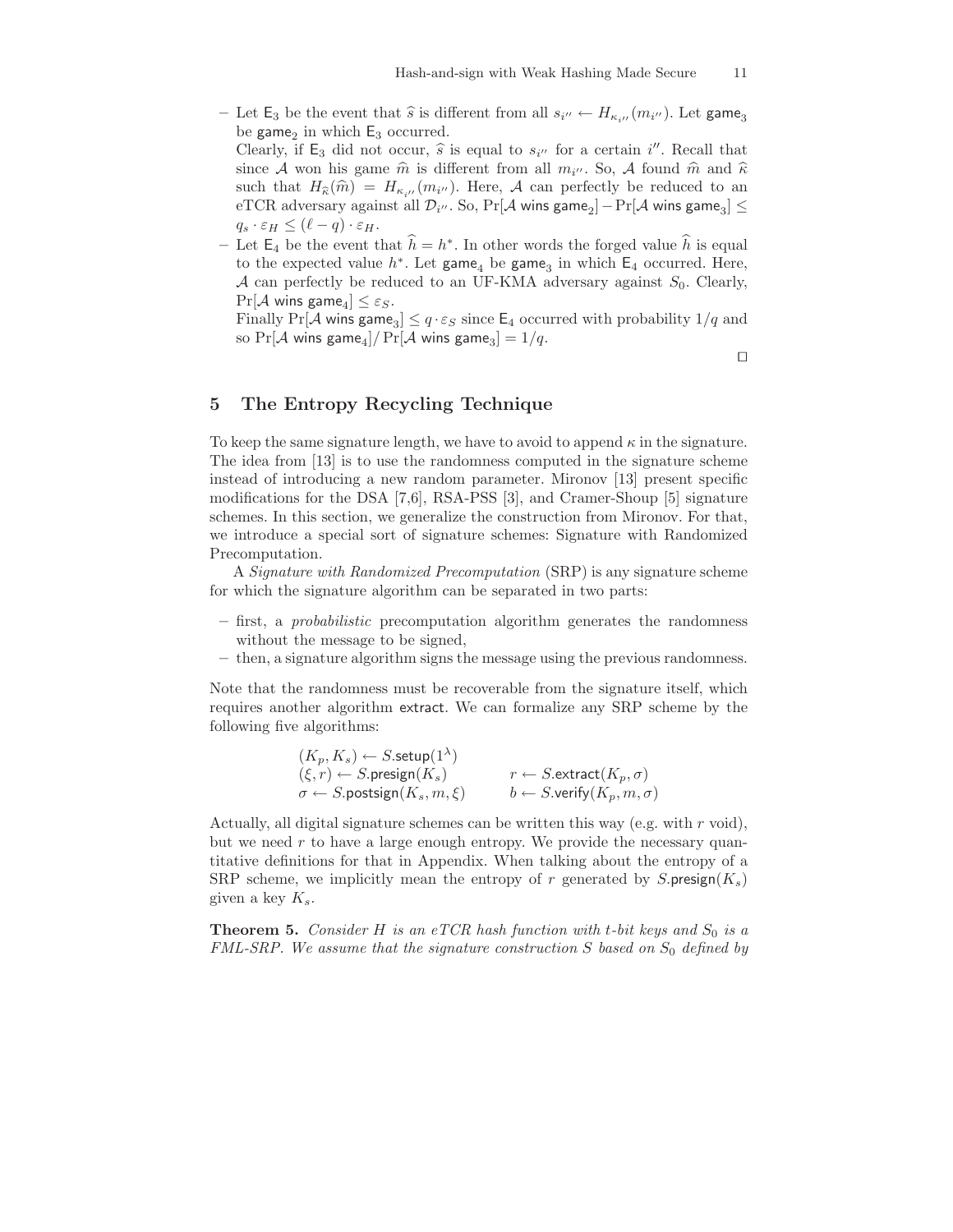12 Sylvain Pasini and Serge Vaudenay

 $\sigma' \leftarrow S.\textsf{sign}(K_s,m)$ :

- $pick \kappa \in \{0,1\}^t$
- $(\xi, r) \leftarrow S_0$ .presign $(K_s)$
- $\sigma \leftarrow S_0$ .postsign $(K_s, H_{\kappa}(m), \xi)$
- *output*  $\kappa$ ||σ

 $b \leftarrow S$ .verify $(K_p, m, \kappa || \sigma)$ : •  $b \leftarrow S_0$ . verify  $(K_p, H_{\kappa}(m), \sigma)$ • output b

is an EF-CMA secure AML-SRP requiring an additional randomness κ.We assume that the SRP produces t-bit strings that are indistinguishable from uniformly distributed ones.

Consider  $R$  is a random oracle with  $k$ -bit output strings limited to q queries. The signature construction  $S'$  defined by

| $\sigma' \leftarrow S'.\text{sign}(K_s, m)$ :                  | $b \leftarrow S'$ . verify $(K_p, m, \sigma')$ :<br>$(\sigma' = \sigma)$ |
|----------------------------------------------------------------|--------------------------------------------------------------------------|
| $\bullet \quad (\xi, r) \leftarrow S_0.\textsf{presign}(K_s)$  | • $r \leftarrow S_0$ . extract $(K_p, \sigma)$                           |
| • $\sigma \leftarrow S_0$ . postsign $(K_s, H_{R(r)}(m), \xi)$ | $\bullet \quad b \leftarrow S_0$ . verify $(K_p, H_{R(r)}(m), \sigma)$   |
| $\bullet$ output $\sigma$                                      | $\bullet$ output b                                                       |

is also EF-CMA-secure even by re-using the randomness from the SRP.

*Proof.* Assume that the AML-SRP construction S is  $(T + \mu, \ell, \varepsilon_S)$ -EF-CMA secure and that r is  $(T + \mu, \ell, \varepsilon_d)$ -PR where  $\mu$  is some polynomially bounded complexity due to the game reduction. In the following, we prove that the construction S' is  $(T, \ell, \varepsilon_S + \varepsilon_c)$ -EF-CMA secure where  $\varepsilon_c$  represents the probability of collision on the R outputs as defined in Lemma 3. We consider any EF-CMA adversary  $A$  against  $S'$ . As depicted on Fig. 8, we transform  $A$  into an EF-CMA adversary against the eTCR-based scheme  $S$  by using an algorithm  $\beta$  which simulates the random oracle  $R$ , the transform of  $S'$  sign to  $S$  sign, and replaces the final  $(\widehat{m}, \widehat{\sigma})$  by  $(\widehat{m}, \widehat{\kappa}, \widehat{\sigma})$ .



Fig. 8. Reduction to the EF-CMA game against the eTCR-based scheme S.

The simulations works as follows:

simR works as defined in Section 2.2.

simSign When A submits a sign-query with input m, B obtains  $(\kappa, \sigma)$  by querying C and deduces  $r \leftarrow S$ . extract $(K_p, \sigma)$ . If r is free in the simG table, it lets  $\kappa = R(r)$  and returns  $\sigma$  to A, otherwise B fails.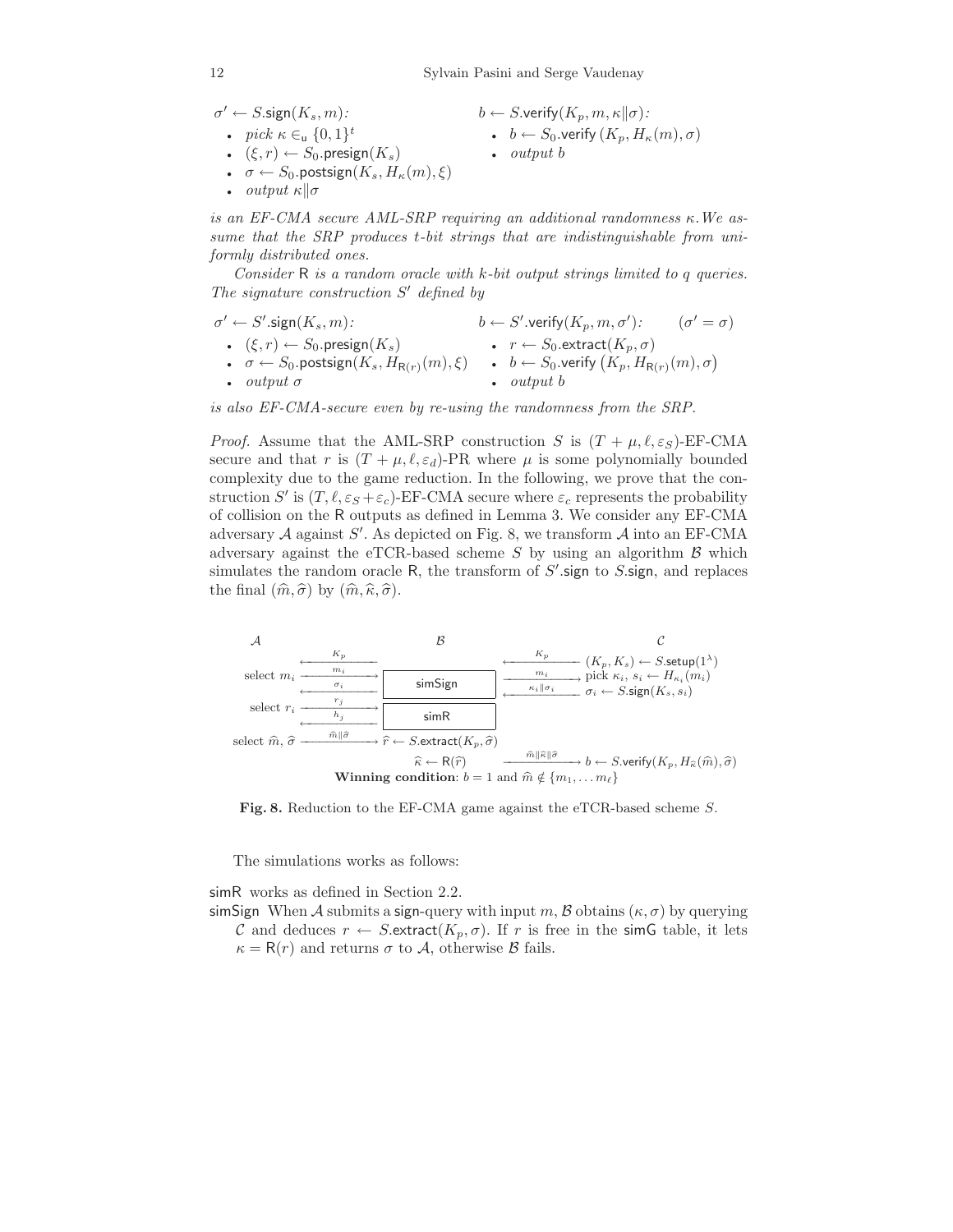B is allowed to  $\ell$  queries to the  $S_0$  sign oracle, so A is also allowed to  $\ell$  queries to simSign. At the end, if  $A$  succeeds his EF-CMA game, he will send a tuple  $(\hat{m}, \hat{\kappa}, \hat{\sigma})$  to B. We use one more time the proof methodology of Shoup [21]:

- Let  $\text{game}_0$  be the EF-CMA game against  $S'$  of Fig. 2.
- Let  $\text{game}_1$  be the simulated EF-CMA game against S' depicted on Fig. 6. Clearly, the simulation fails if simSign fails, i.e. if an  $r_j$  in simSign is not free in the simR table. Let  $\varepsilon_c$  the bound on this probability of collision.

Let  ${\sf E}_1$  the event that all  $r_j$  are free in the simR table. So, game<sub>1</sub> is game<sub>0</sub> in which  $E_1$  occurred. Here,  $A$  can perfectly be reduced to an EF-CMA adversary against S. So Pr[ $\mathcal A$  wins game<sub>2</sub>]  $\leq \varepsilon_S$ .

We obtain  $Pr[\mathcal{A}$  wins game<sub>0</sub>] –  $Pr[\mathcal{A}$  wins game<sub>1</sub>]  $\leq \varepsilon_c$  by using the difference lemma [21]. A detailed expression of  $\varepsilon_c$  is given on Lemma 3. It is clearly negligible.

⊓⊔

## 6 Application to DSA

We apply Theorem 4 and Theorem 5 to offer a quick fix to DSA in the case that SHA-1 [20] became subject to preimage attacks. Here, standard implementations of DSA could still be used: only a "message preprocessing" would be added. First, note that DSA without hashing can be described using our SRP formalism of Section 5. We denote by  $m$  the messages of arbitrary length (input of the sign algorithm) and by  $h$  the digest in DSA, i.e. the 160-bit sting. The public parameters are q a 160-bit prime,  $p = a \cdot q + 1$  a 1024-bit prime, and  $g \in \mathbb{Z}_p$  a generator of order q.

The DSA construction is depicted on Fig. 9 where  $f(m)$  describes some function mapping the arbitrary message length to a fixed length strings which represents the "message preprocessing".

$$
(K_s, K_p) \leftarrow S.\text{setup}(1^{\lambda})\text{: pick } K_s \in_u \mathbb{Z}_q
$$
  
\n
$$
K_p \leftarrow g^{K_s} \mod p
$$
  
\n
$$
\sigma \leftarrow S.\text{sign}(K_s, m, k, r)\text{: pick } k \in_u \mathbb{Z}_q^*
$$
  
\n
$$
r \leftarrow (g^k \mod p) \mod q
$$
  
\n
$$
h \leftarrow f(m)
$$
  
\n
$$
s \leftarrow \frac{h + K_s \cdot r}{k}
$$
  
\n
$$
b \leftarrow S.\text{verify}(K_p, m, \sigma)\text{: } h \leftarrow f(m)
$$
  
\n
$$
\text{check } r = (g^{\frac{h}{s} \mod q} y^{\frac{r}{s} \mod q} \mod p) \mod q
$$



DSA uses the (original) hash-and-sign paradigm.  $f(m)$  is simply

$$
h \leftarrow H^*(m)
$$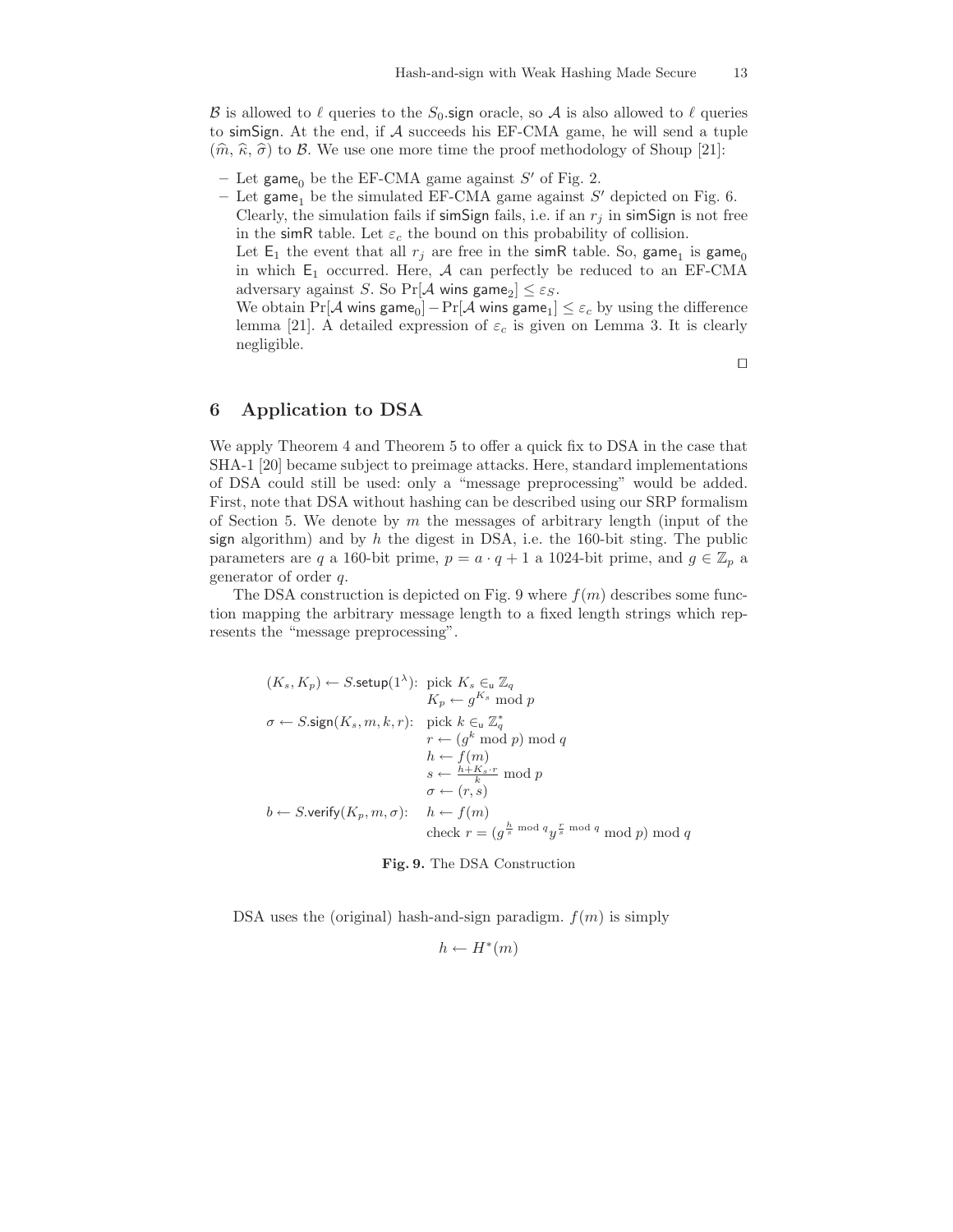where  $H^*$  is a collision resistant hash function.

Consider textbook DSA is an UF-∅MA-secure FML-DS. Note that it is existentially forgeable. Theorem 4 says that the scheme of Fig. 9 where  $f(m)$  is

$$
h \leftarrow \mathsf{G}(H_{\kappa}(m)) \qquad \text{where } \kappa \in_{\mathsf{u}} \{0,1\}^k,
$$

is EF-CMA-secure when G is a preimage-tractable random oracle (say SHA-1 in practice) and  $H$  is a one-way eTCR hash function. Thus, we build an EF-CMA-secure AML-DS based on DSA without collision-resistance. Assuming that  $G(H_{\kappa}(m))$  can be instantiated by  $SHA1(RMX(\kappa, m))$  where RMX denotes the implementation from Halevi-Krawczyk [10] of the message randomization, the Halevi-Krawczyk construction is secure. The drawback is that the signature enlarges sending  $\kappa$ .

Instead of picking some new randomness  $\kappa$  we re-use randomness from the presign algorithm if the implementation of DSA allows it, i.e. we use  $R(r)$  where R is a random oracle. Theorem 5 says that the scheme of Fig. 9 where  $f(m)$  is

$$
h \leftarrow \mathsf{G}(H_{\mathsf{R}(r)}(m))
$$

is EF-CMA-secure as well.

From Theorem 4 and Theorem 5, we deduce that our construction is  $(T, Q, \varepsilon_s')$ . EF-CMA-secure where  $\varepsilon'_s \leq \varepsilon_f + q_p \cdot \varepsilon_w + (\ell - q) \cdot \varepsilon_H + q \cdot \varepsilon_S + \varepsilon_c$ . Assuming an adversary bounded by a time complexity T and an online complexity  $Q \leq T$ , considering that  $\varepsilon_H$ ,  $\varepsilon_s$  and  $\varepsilon_w$  are all equals to  $T \cdot 2^{-160}$ , k is 160-bit long,  $q$ ,  $q_s$ and  $\ell$  are bounded by Q, and  $q_p$  is bounded by T, we obtain  $\varepsilon_f \leq 9 \cdot Q \cdot T \cdot 2^{-160}$ ,  $\varepsilon_c \leq Q^2 \cdot 2^{-160}$  and so

$$
\varepsilon_s' \le \left(12 \cdot Q \cdot T + Q^2\right) \cdot 2^{-160}.
$$

Clearly,  $Q \cdot T$  must be bounded by  $2^{160}$ . Since Q is often near  $2^{30}$ , we deduce that T can be close to  $2^{130}$  which is much better than actual implementations requiring a complexity T bounded by  $2^{80}$  to avoid collision attacks.

In summary, by using Theorem 4 and Theorem 5, we build a DSA-based EF-CMA-secure scheme for input messages of arbitrary length and with signatures as long as the original DSA scheme.

## 7 Conclusion

Consider any signature implementation  $S$  based on a textbook signature scheme  $S_0$  and using the original hash-and-sign paradigm with a hash function  $G$ , i.e.  $S \text{sign}(K_s, m) = S_0 \text{sign}(K_s, G(m))$ . Assume that  $S_0$  is weakly secure and that some weakness on G was reported.

By using Theorem 4, we can build a strongly secure implementation by adding a preprocessing  $H_{\kappa}(m)$  where H is an OW-eTCR hash function. Our new construction S' defined by  $S'$  sign $(K_s, m) = S$  sign $(K_s, H_{\kappa}(m)) = S_0$  sign $(K_s, G(H_{\kappa}(m)))$ is strongly secure and actual implementations can still be used, it simply needs to "preprocess" the input message. This assumes that  $G$  can be modeled as a preimage-tractable random oracle.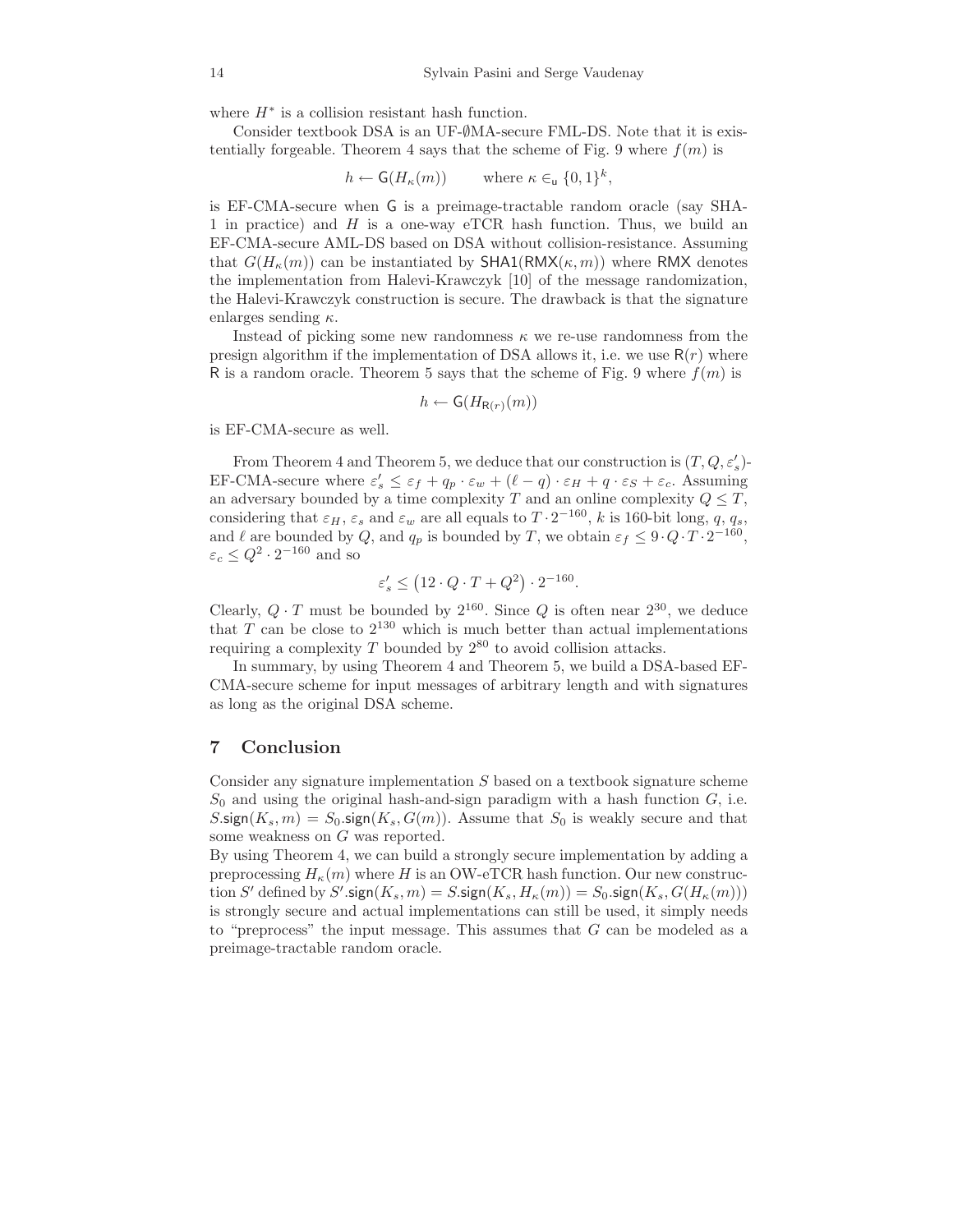## References

- 1. Advances in Cryptology CRYPTO '05, volume 3621 of LNCS. Springer, 2005.
- 2. M. Bellare and P. Rogaway. Random oracles are practical: a paradigm for designing efficient protocols. In CCS '93, LNCS, pages 62–73. ACM Press, 1993.
- 3. M. Bellare and P. Rogaway. The exact security of digital signatures how to sign with RSA and Rabin. In EUROCRYPT '96, volume 1070 of LNCS, pages 399-416. Springer, 1996.
- 4. M. Bellare and P. Rogaway. Towards Making UOWHFs Practical. In CRYPTO  $'97$ , volume 1294 of *LNCS*, pages  $470-484$ . Springer, 1997.
- 5. R. Cramer and V. Shoup. Signature Schemes Based on the Strong RSA Assumption. ACM Transactions on Information and System Security, 3(3):161–185, 2000.
- 6. Digital signature standard (DSS). Federal Information Processing Standard, Publication 186-2, U.S. Department of Commerce, NIST, 2000.
- 7. Digital signature standard (DSS). Federal Information Processing Standard, Publication 186, U.S. Department of Commerce, NIST, 1994.
- 8. T. ElGamal. A public key cryptosystem and a signature scheme based on discrete logarithms. IEEE Transactions on Information Theory, 31(4):469–472, 1985.
- 9. S. Halevi and H. Krawczyk. Strengthening Digital Signatures via Randomized Hashing. In CRYPTO '06, volume 4117 of LNCS, pages 41–59. Springer, 2006.
- 10. S. Halevi and H. Krawczyk. The RMX Transform and Digital Signatures. http://www.ee.technion.ac.il/∼hugo/rhash/, 2006.
- 11. R. Housley, W. Ford, W. Polk, and D. Solo. RFC 2459: Internet X.509 Public Key Infrastructure Certificate and CRL Profile. IETF RFC Publication, 1999.
- 12. M. Liskov. Constructing an Ideal Hash Function from Weak Ideal Compression Functions. In SAC '06, pages ???–???, 2006.
- 13. I. Mironov. Collision-Resistant No More: Hash-and-Sign Paradigm Revisited. In PKC '06, volume 3958 of LNCS, pages 140–156. Springer, 2006.
- 14. M. Naor and M. Yung. Universal one-way hash functions and their cryptographic applications. In ACM Symposium on Theory of Computing, pages 33–43, 1989.
- 15. R. L. Rivest. The MD5 message digest algorithm. Technical Report Internet RFC-1321,IETF, 1992.
- 16. R. L. Rivest, A. Shamir, and L. M. Adleman. A Method for Obtaining Digital Signatures and Public-Key Cryptosystems. Communications of the ACM, 21(2):120– 126, 1978.
- 17. Ronald L. Rivest. The MD4 Message Digest Algorithm. In CRYPTO '90, volume 537 of LNCS, pages 303–311. Springer, 1991.
- 18. P. Rogaway. Formalizing Human Ignorance: Collision-Resistant Hashing without the Keys. In VietCrypt '06, volume 4341 of LNCS, pages 221–228. Springer, 2006.
- 19. Secure hash standard. Federal Information Processing Standard, Publication 180, U.S. Department of Commerce, NIST, 1993.
- 20. Secure hash standard. Federal Information Processing Standard, Publication 180- 1, U.S. Department of Commerce, NIST, 1995.
- 21. V. Shoup. Sequences of Games: A Tool for Taming Complexity in Security Proofs. Cryptology ePrint Archive, Report 2004/332. http://eprint.iacr.org/.
- 22. X. Wang, Y. Yin, and H. Yu. Finding collisions in the full SHA1. In CRYPTO '05 [1], pages 17–36.
- 23. X. Wang and H. Yu. How to break MD5 and other hash functions. In EURO- $CRYPT$  '05, volume 3494 of *LNCS*, pages 19–35. Springer, 2005.
- 24. X. Wang, X. Yu, and L. Y. Yin. Efficient collision search attacks on SHA-0. In  $CRYPTO$  '05 [1], pages 1–16.